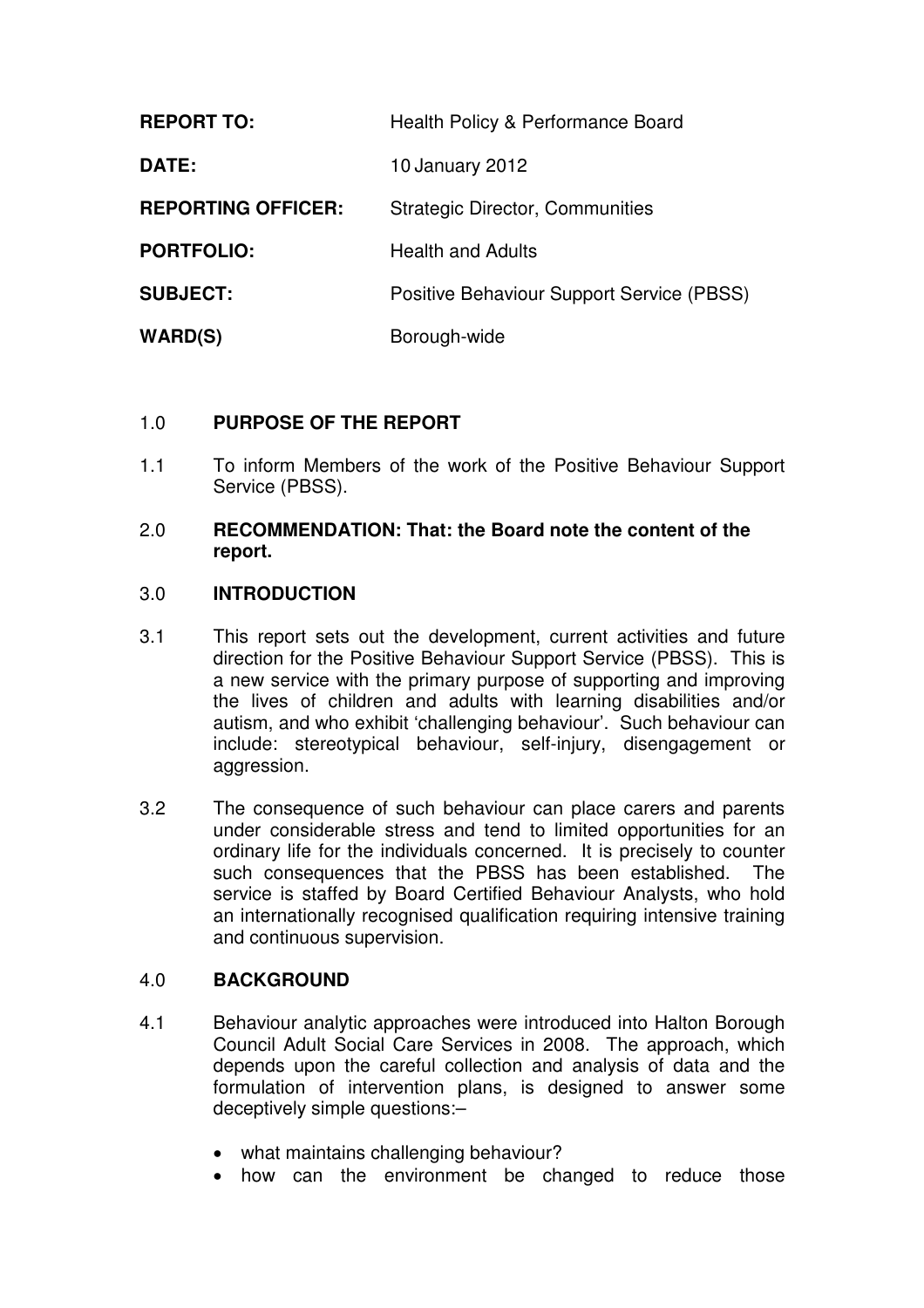behaviours?

• how can alternative repertoires of behaviour be encouraged and maintained?

Sustained work was undertaken with individuals who challenged services and the results were significant improvements in quality of life and concomitant reductions in challenging behaviour.

- 4.2 These outcomes were then disseminated to potential funding partners, including NHS St Helens and Halton Primary Care Trust and neighbouring Councils, in the form of a business case. A key element of the business case was that the PBSS is an 'invest to save' service. This is because traditional ways of supporting people who challenge services can be very high cost either through residential placements or repeated admissions to NHS assessment centres.
- 4.3 Through reducing levels of challenging behaviour, such costs can be reduced, and the business case estimated that cumulative savings of £300,000 could be achieved over a three year period.

## 4.4 **Current Position**

- 4.4.1 Recruitment for the team commenced in late 2010, and the full staff team of 13 was established in November 2011. The service is funded by St Helens Council (Adults), Knowsley Metropolitan Borough Council, NHS St Helens and Halton Primary Care Trust and Halton Borough Council. The service works with children and adults across four related areas:
	- I) Early Intervention

The PBSS provides a service to high risk groups, e.g. children with Autistic Spectrum Conditions. Early intervention work consists of:

- Parent/carer training workshops
- Work with individuals
- Close working with schools

# i) Crisis Prevention and Management

The PBSS has a prominent focus on crisis prevention and management. Such work includes:

- Developing mainstream service staff competencies and mentoring
- Mechanisms for surveillance, i.e. behaviour monitoring, early identification of potential behaviours that may present challenges to services
- Prevention of placement breakdown and out of borough placement
- The PBSS also aims to have presence at key risk times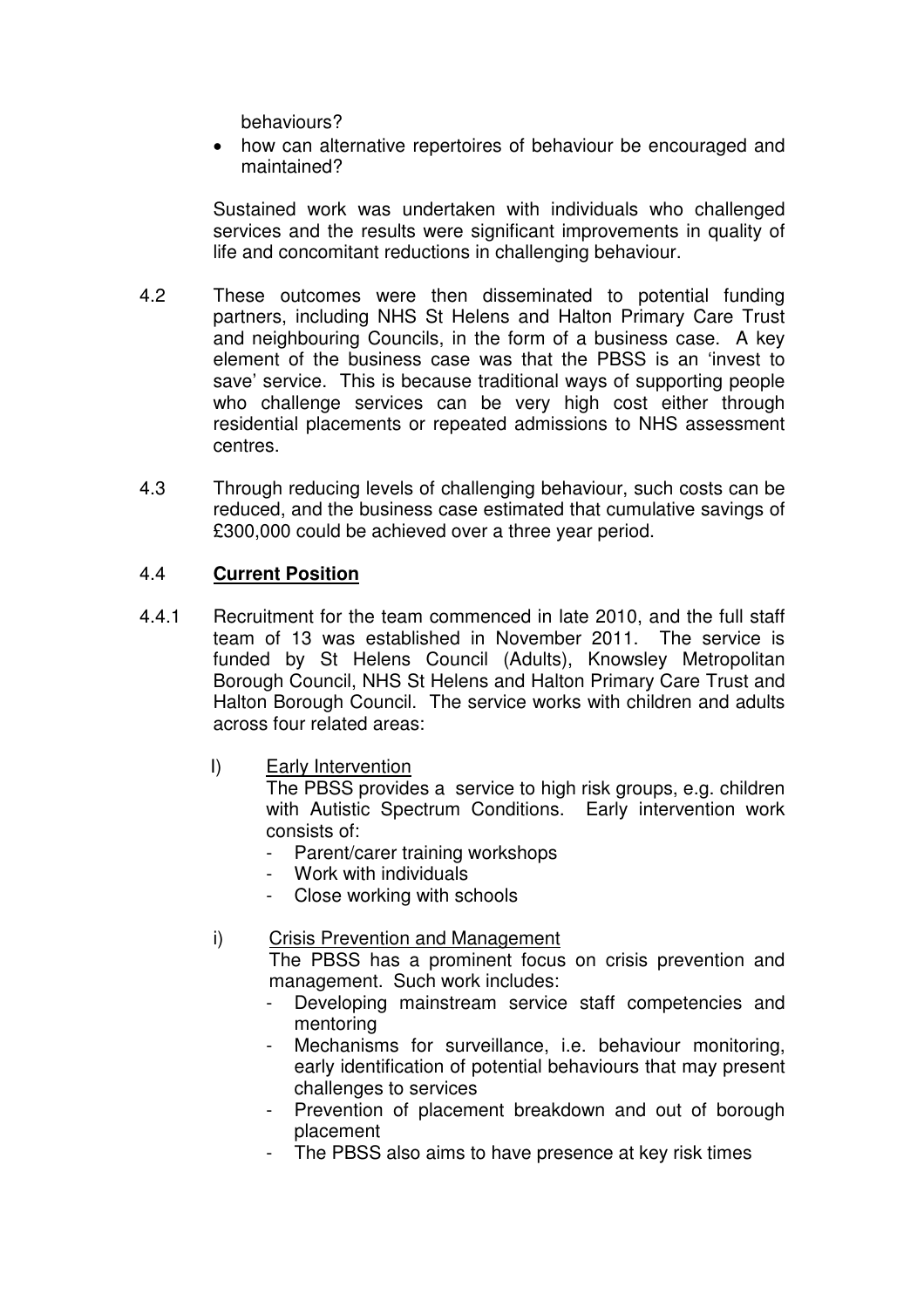ii) Technical Support

The PBSS provides specialist individualised treatment for the most complex cases. This includes:

- Referral, review, and allocation for full functional Assessment
- Person centred intervention plan
- Clear service exit preparation
- Follow-up and maintenance (linking back into crisis prevention and management)
- iii) Placement Development A core aim of the PBSS is to return people who are currently out of borough to their local area.

### 4.5 **Examples of Work** (prepared by team members)

4.5.1 Case Study 1

PBSS service is working with a fantastic young gentleman aged 27. He has a diagnosis of Learning Disability, Cerebral Palsy, Epilepsy and PICA. This young man originally resided within his own, single occupancy, supported tenancy. Previously he had been to an NHS assessment and treatment unit, due to behaviour that was challenging the service. When he returned home the behaviours intensified in frequency and severity. Therefore he was transitioned back to the assessment and treatment unit, for a longer term assessment.

This was the point the PBSS became involved. At the time of the referral, there were several behaviours of concern including, eye poking, smearing faeces, tearing clothing, hitting, biting, tearing and eating furniture, self-induced vomiting, loud vocalisations/screaming, banging walls and furniture and eating his incontinence pads.

A functional assessment and ratings scales were completed with the manager of the supported tenancy and the young man's named nurse. The assessment and treatment unit took data on the occurrence of the behaviour. Members of the PBSS, including Behaviour Analysts, Assistant Behaviour Analysts and support workers went and completed nine direct observations.

At the assessment and treatment unit this man was under stimulated. There was nothing for him to do, staff sat in the doorway and only interacted with him to tell him to sit down or respond to behaviour that challenges. There was no or very little behaviour that challenges out in the community but it would consistently happen as soon as he returned.

Interim recommendations were made to the assessment and treatment unit. These included non-contingent reinforcement in the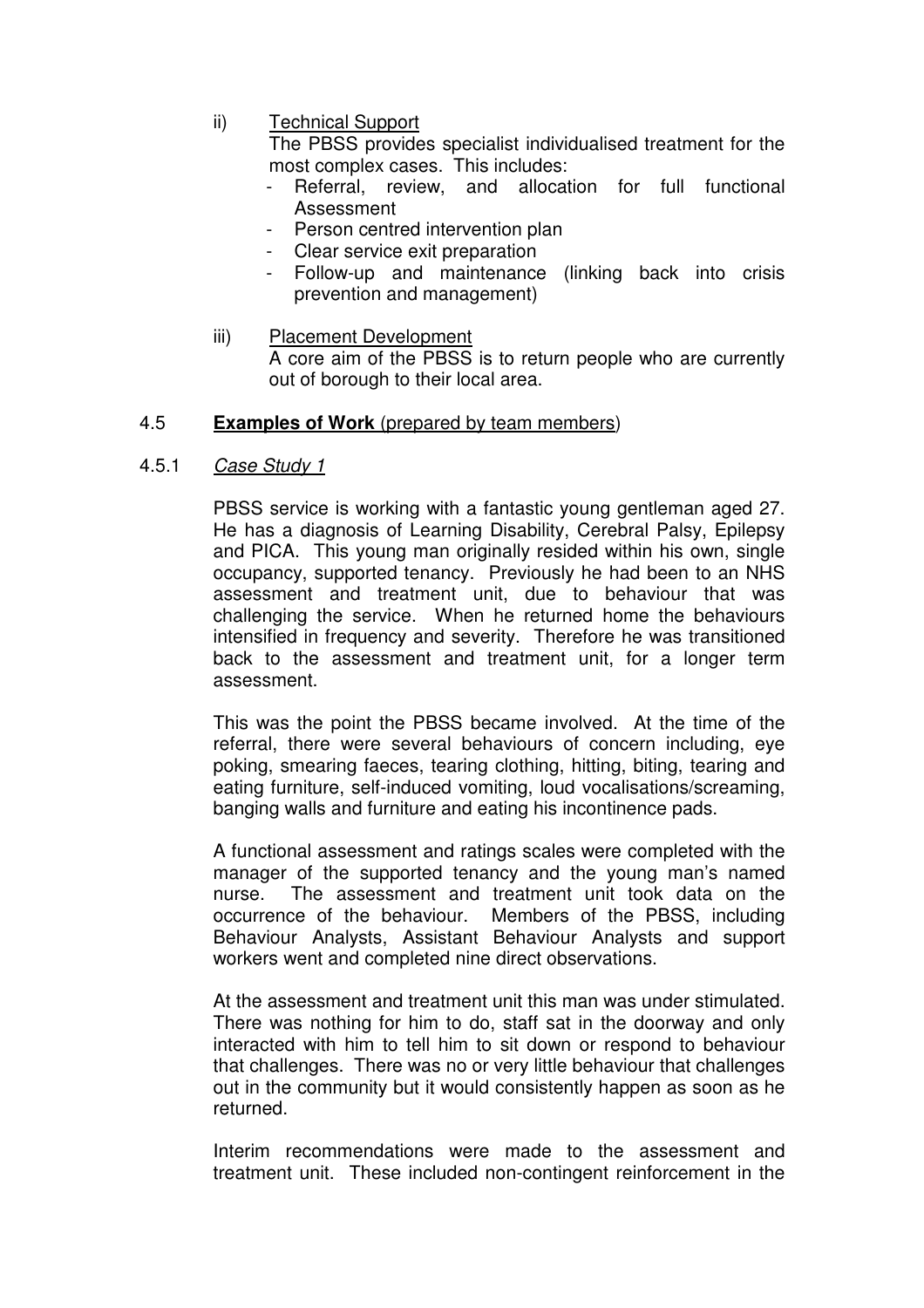form of attention and increased engagement in social activities. This small measure has already reduced the occurrence of many of the behaviours that challenge the service.

In the near future we wish to teach him to ask for food, drinks, activities and attention. We hope to implement a wait and a toilet program. We also anticipate increasing in his independent skills within the home, which will incidentally keep him actively engaged in activities. Longer term, we hope to get him involved in sports club, particularly wheel chair races and take up some part time employment.

#### 4.5.2 Case Study 2

The PBSS is working with a man, who was seventeen years old at the time of referral to the PBSS and has recently had his eigteenth birthday. He has a rare chromosome disorder, autism and a learning disability. He lives with his mother and father in the family home. He does not currently attend a school, college or work placement, so spends the vast majority of his time at home with his mother. He accesses some short breaks during the week and at weekends.

The young man was referred to the PBSS due to the following behaviours of concern: prolonged episodes of aggression towards others (hitting, pulling hair, kicking, biting, pinching, throwing objects, breaking objects, head butting) which were reported to sometimes last for hours at a time; swearing which again could last for hours at a time with between one and three episodes per day and directional spitting, which occurred less frequently than the other behaviours of concern.

A full functional assessment interview and behaviour rating scales were completed with the young man's mother, to help identify possible functions of the three target behaviours. At this point, the young man's mother also began to collect daily data on the frequency of the three behaviours. Subsequently, a series of direct observations were conducted by the Behaviour Analyst and Assistant Behaviour Analysts, when the behaviours could be observed in the context in which they typically occur. This allowed some early verification of the behaviour functions hypothesised during the assessment interview.

The functional assessment and observations indicated that the young man engaged in all three behaviours in order to gain access to tangible things that he wanted, to gain social attention from others or to avoid or escape situations that he didn't wish to be in (particularly community settings eg shops, doctors). The assessment highlighted that historically, the strategies used by those around him had reinforced the behaviours. For example, contingent on such behaviours people would: approach and engage with him (providing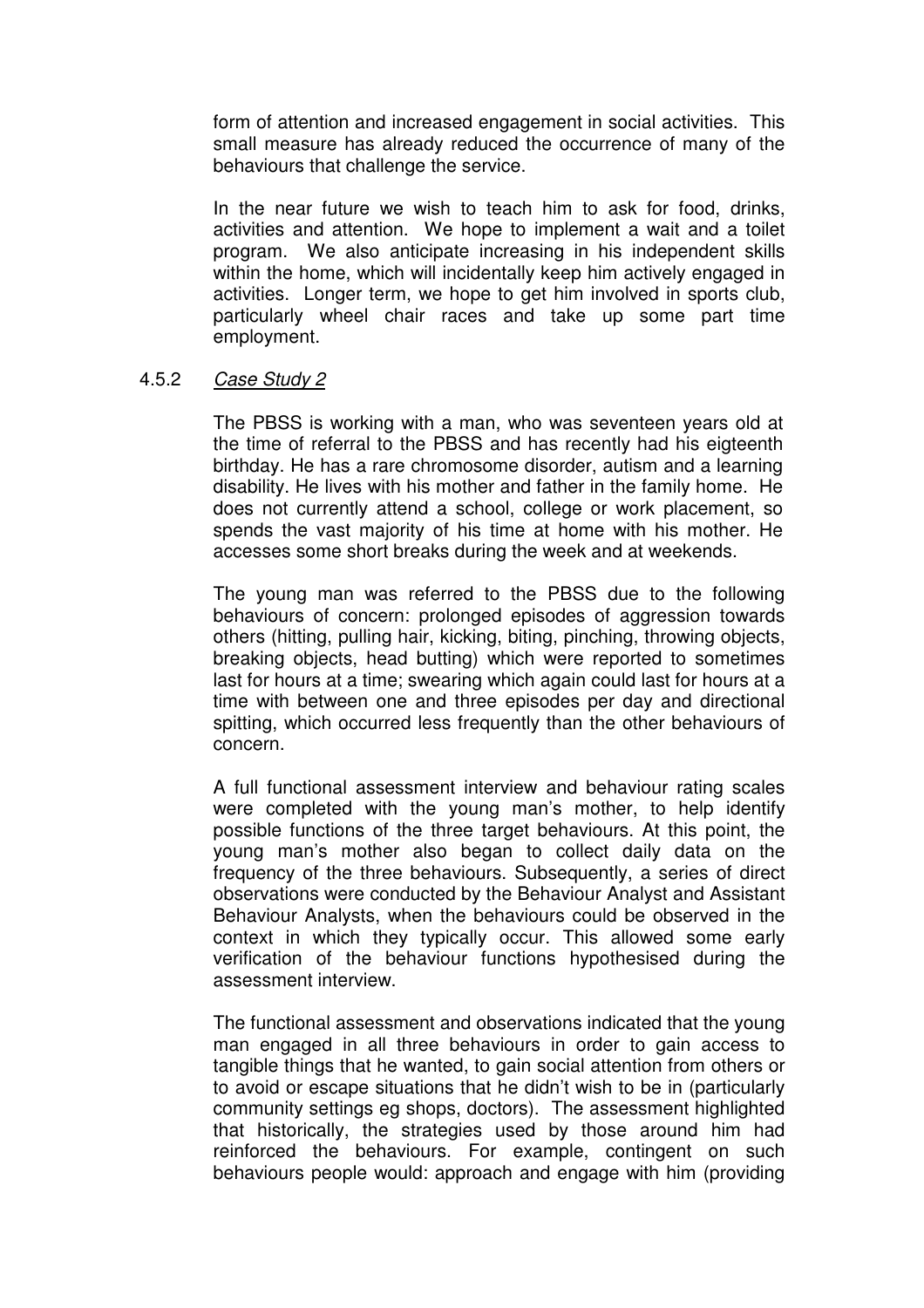social attention), may offer him an activity to do (tangible item) or withdraw him from the situation in which he felt uncomfortable. Through this process, the young man had learnt that this was an effective way to get his social and tangible needs met.

The intervention plan is delivered by an Assistant Behaviour Analyst during two 1.5 hour sessions per week conducted in the young man's home. The young man's mother follows the lead of the assistant behaviour analyst and continues the approach across the remainder of the week. The young man's parents and his regular outreach worker have received ongoing training from the PBSS team, as the new stages of the intervention plan are introduced.

The interventions are proving successful and this is evidenced through a reduction in frequency and duration and intensity of behaviours in graphic form. Parental and professional anecdotal reports also support this. Examples of these reports are:

- o Intensity and duration of behaviour episodes have reduced significantly
- o Where the young man previously used non-verbal gestures or single word requests to ask for things, he is now using full and clear sentences
- o Where much of his communication was initiated by others and required him only to give a yes or no answer (usually in the form of a nod or shake of the head), he is actively seeking people out and expressing his needs eg will you clean my glasses?, can I have a drink?, I can't find it, my head hurts, I think it's bruised
- o He has now been to a number of prolonged medical appointments without engaging in any of the inappropriate behaviours.

# 4.6 **Cost Effectiveness**

### 4.6.1 Time Analysis

All members of the team systematically log their time across the domain categories set out in para. 4.4 (above). Further detail on client and other activity is also recorded, and an example is provided below: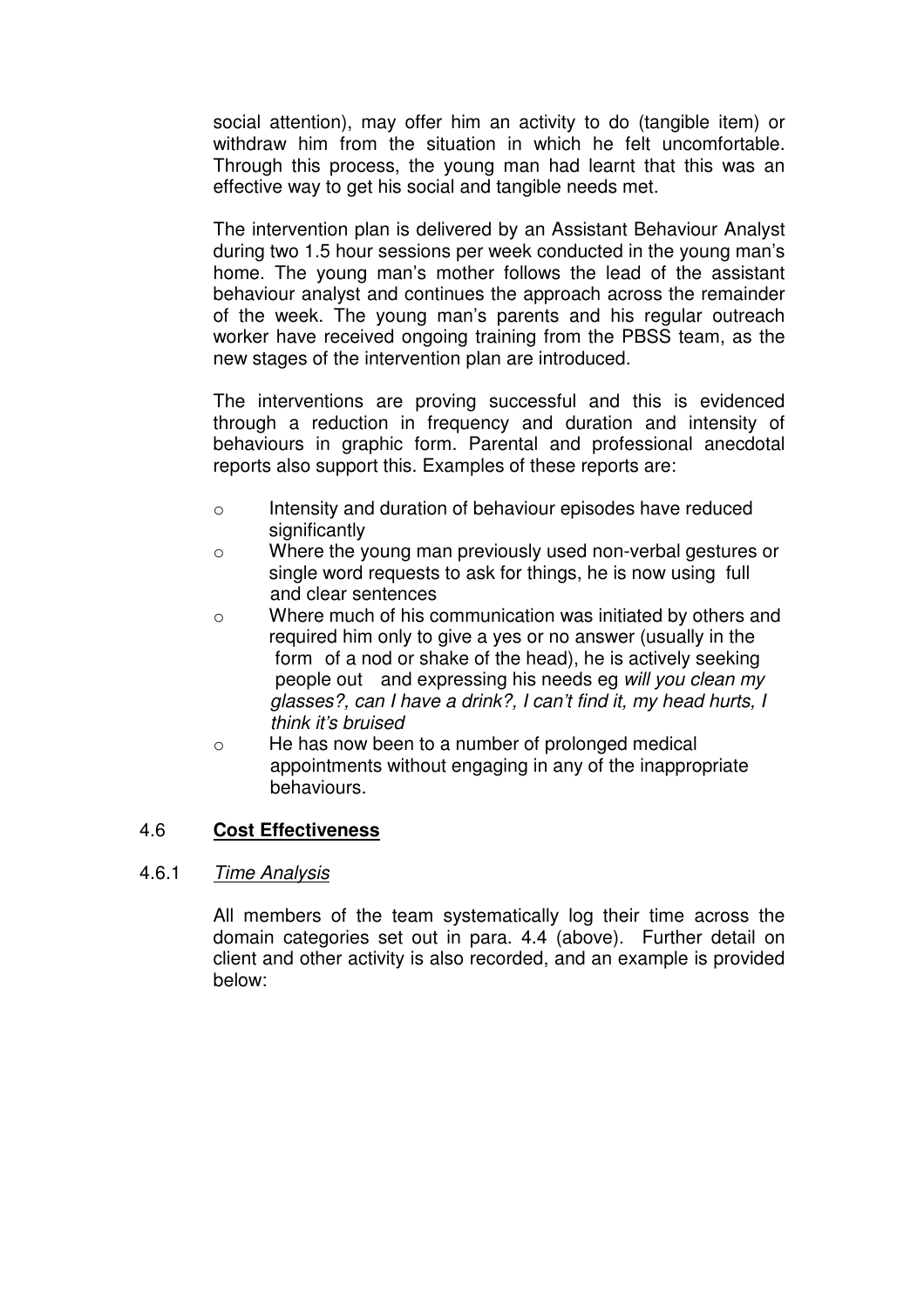

This enables funding partners to receive reports that will confirm levels of activity against their prioties (e.g. crisis prevention).

### 4.6.2 Cost Saving

Saving acrued for Halton Borough Council to date means that the service is already self-funding and additional savings will increasingly acrue. Similar results are being acheived for the PCT and also will be achieved for St Helens and Knowsley Metropolitan Borough Council over the next six to nine months.

### 4.7 **Future Developments**

- 4.7.1 In the wake of the Panorama programme and subsequent closure of Winterborne Assessment and Treatment Centre, the team will be working alongside staff from the NHS to ensure that those peole who challenge services are receiveing high quality care.
- 4.7.2 The team will now rapidly move to full caseload, invovling around 40 individuals who require intensive intervention. The current waiting list is 30.
- 4.7.3 Training has been undertaken with around 150 staff across children and adult services. This programme with expand further and similarly with parents and carers.
- 4.7.4 The model of service could move to a social enterprise wherby there is greater control amongst service users, carers and staff in its service delivery.

# 5.0 **POLICY IMPLICATIONS**

5.1 No identified implications.